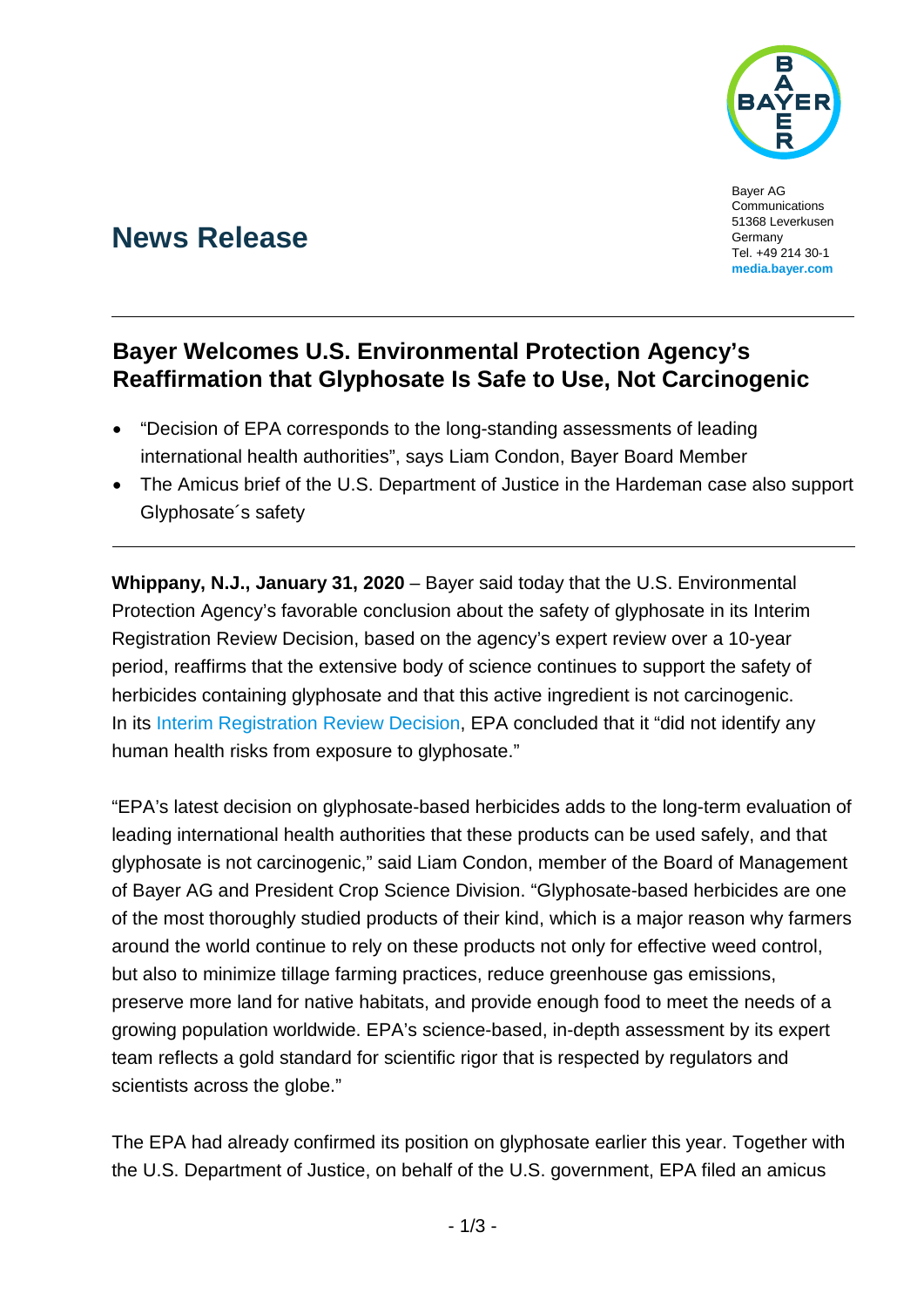brief in the Roundup Litigation in the Hardeman appeal. In this brief both authorities are supportive of the company's arguments. In August 2019 the EPA sent a letter to glyphosate registrants, which stated respectively that a cancer warning on products containing this active ingredient would be "inconsistent with the agency's scientific assessment of the carcinogenic potential of the product" and would be a "false and misleading statement."

The EPA also said in its Interim Registration Review Decision that "it used the most current science policies and risk assessment methodologies to prepare a risk assessment in support of the registration review of glyphosate. The EPA thoroughly assessed risks to humans from exposure to glyphosate from all registered uses and all routes of exposure and did not identify any risks of concern." EPA also reiterated its conclusion that "glyphosate is not likely to be carcinogenic to humans", its most favorable rating.

Glyphosate-based products are the most widely used herbicides in the world, and today's EPA announcement is just the latest instance of a regulatory agency reaffirming that glyphosate is not carcinogenic. Since IARC's assessment in 2015, regulatory and scientific bodies that have reaffirmed their conclusions about the safety of glyphosatebased products and that glyphosate is not carcinogenic include the European Food Safety Authority (EFSA), European Chemicals Agency (ECHA), German BfR, and Australian, Canadian, Korean, New Zealand and Japanese regulatory authorities, as well as the Joint FAO/WHO Meeting on Pesticide Residues (JMPR).

In [January 2019,](https://www.canada.ca/en/health-canada/news/2019/01/statement-from-health-canada-on-glyphosate.html) Health Canada concluded: "After a thorough scientific review," concerns about glyphosate safety "could not be scientifically supported when considering the entire body of relevant data." Health Canada also noted that the 20 scientists who conducted the review, who had not been involved in its 2017 re-evaluation of glyphosate, "left no stone unturned" and "had access to all relevant data and information from federal and provincial governments, international regulatory agencies, published scientific reports and multiple pesticide manufacturers."

As part of Bayer's Transparency Initiative, the company has committed to enabling access to all of the in-depth glyphosate safety and other crop protection studies submitted to the European Food Safety Authority (EFSA) that Bayer has permission to disclose on its [transparency platform.](https://www.cropscience-transparency.bayer.com/en/Safety-results) Bayer remains committed to offering more choices for growers